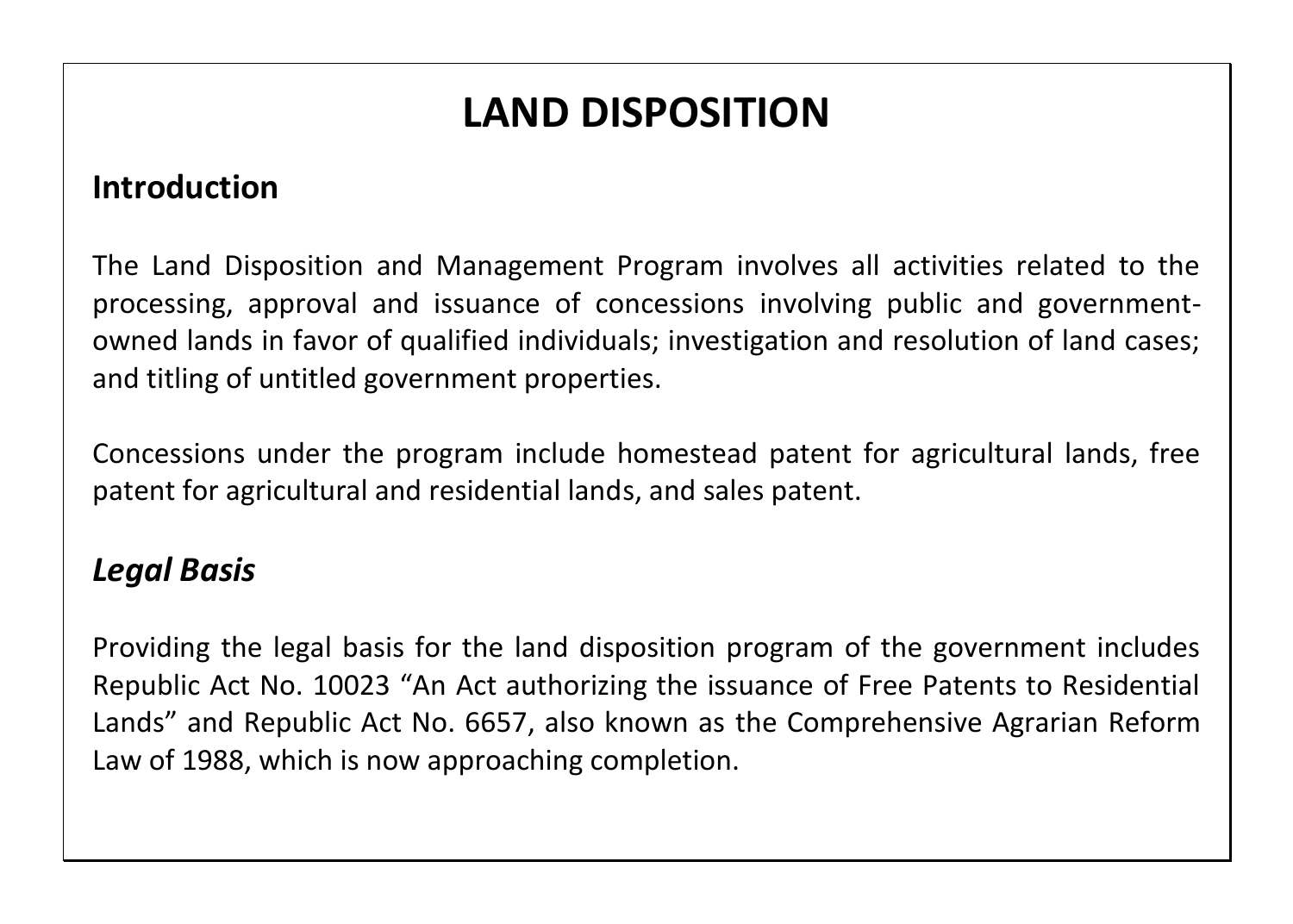## **Beneficiaries**

In accordance with Section 1 of RA 10023, any Filipino citizen who is an actual occupant of a residential land may apply for a Free Patent Title.

# **Status of implementation**

 **CY2019:**

| <b>Program/Project/Activity</b>                              | <b>Annual</b><br><b>Target</b><br>(FY2019) | <b>Accomplishment</b><br>(as of March 2019) | %<br><b>Accomplishment</b> |
|--------------------------------------------------------------|--------------------------------------------|---------------------------------------------|----------------------------|
| <b>Patents issued</b><br>a. Agricultural<br>(no. of patents) | 15,807                                     | 2,097                                       | <b>13%</b>                 |
| <b>b.</b> Residential<br>(no. of patents)                    | 32,765                                     | 3,097                                       | 9%                         |